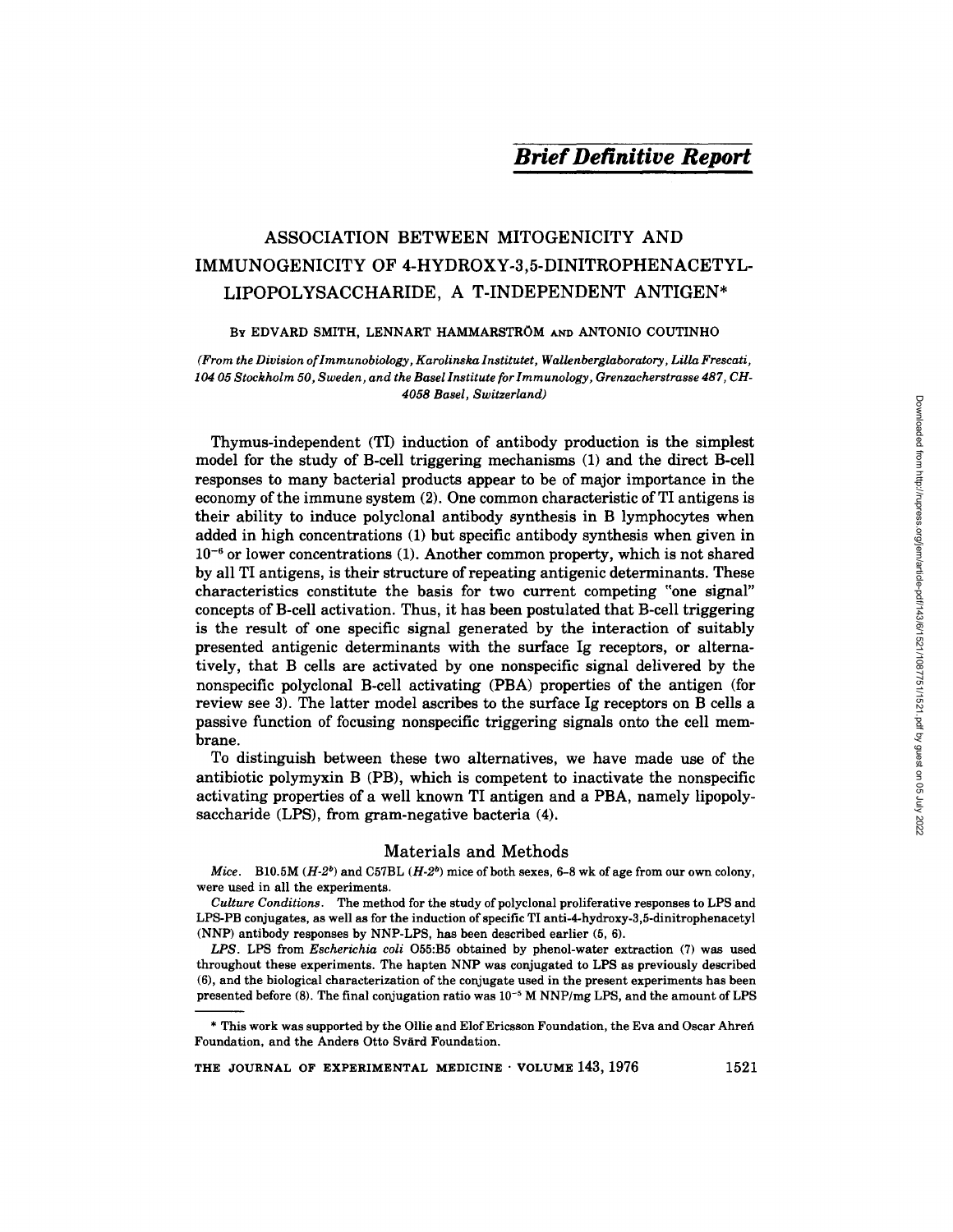in the stock solution was approximately 10 mg/ml. Serial fourfold dilutions were prepared for testing and are recorded in the tables and figures as  $Log_4$  dilutions. Thus, 5  $Log_4$  dilution = 1:1,024.

*Polymyxin B Sulphate.* PB (batch 14124) was a gift from 3 M Riker Laboratories, Great Britain.

*Detection of Antibody-Producing Cells.* The number of antibody-producing cells (plaque-forming cell, PFC) to the hapten NNP was determined by the use of a modification of the hemolytic plaque assay in agar (9) for detecting low-affinity (pelyclonal) or high-affinity (specific) antihapten PFC.

*Inhibition of Rosette-Forming Cells.* NNP-LPS was mixed with different amounts of PB and allowed to interact for 15 min at room temperature. Anti-NNP spleen cells from hyperimmunized mice were admixed and left for additional 15 min at room temperature. Without subsequent washing NNP-coated SRBC were added and the suspensions centrifuged for 10 min at 4°C to allow formation of rosette-forming cell (RFC). Details of this method have been published elsewhere (10).

*Dialysates.* Different concentrations of LPS and PB dissolved in balanced salt solution (BSS) were mixed at room temperature and allowed to react for 30 min. The mixtures were thereafter transferred to dialysis bags (Union Carbide Corp., New York) and extensively dialyzed against BSS to remove unreacted PB.

# Results

*PB Inhibits Mitogenicity of LPS.* LPS was pretreated with PB, followed by dialysis to remove excess PB. The treated LPS was subsequently added to spleen cells. Results of such an experiment are shown in Fig. 1. As can be seen, untreated LPS dialyzed against BSS induced a proliferative response in spleen B cells exhibiting a typical dose response profile. PB-treated LPS preparations, however, were significantly less mitogenic. The degree of inhibition of mitogenicity increased with the PB concentrations used for inactivation. PB treatment of LPS did not completely abolish mitogenicity, and the preparations were competent to induce a proliferative response, but much higher LPS concentrations were required to achieve the same level of responses.

*PB Inhibits the Capacity of LPS to Induce Polyclonal Antibody Synthesis.* Similar experiments were performed to evaluate the capacity of PBtreated LPS to induce polyclonal antibody synthesis in resting B cells. This was done by determining numbers of high rate antibody secreting cells (PFC) against sheep red blood cells (SRBC) coupled with a high density of haptenic determinants. As can be seen in Table I, PB-treated LPS was significantly inhibited in the ability to induce polyclonal antibody synthesis. The inhibition was not complete, and higher concentrations of PB-treated LPS could induce polyclonal antibody synthesis.

*PB Inhibits the Specific TI Immune Response to a Hapten LPS Conjugate.* Having established that PB is competent to inhibit the nonspecific B-cellactivating properties of LPS, we investigated its ability to interfere with the specific TI immune response to a hapten-LPS conjugate. If B-cell triggering in specific responses is also the result of nonspecific signals delivered by PBA properties of LPS, the responses should be expected to be inhibited. Alternatively, if specific B cells were triggered by one specific signal delivered by the "pattern of antigen presentation," no effect should occur after PB treatment. Since the amount of LPS in the conjugate concentrations, which are required to induce optimal in vitro responses to the hapten, is extremely low (ranging from 10 pg/ml to 10 ng/ml), low nontoxic concentrations of PB, directly added to the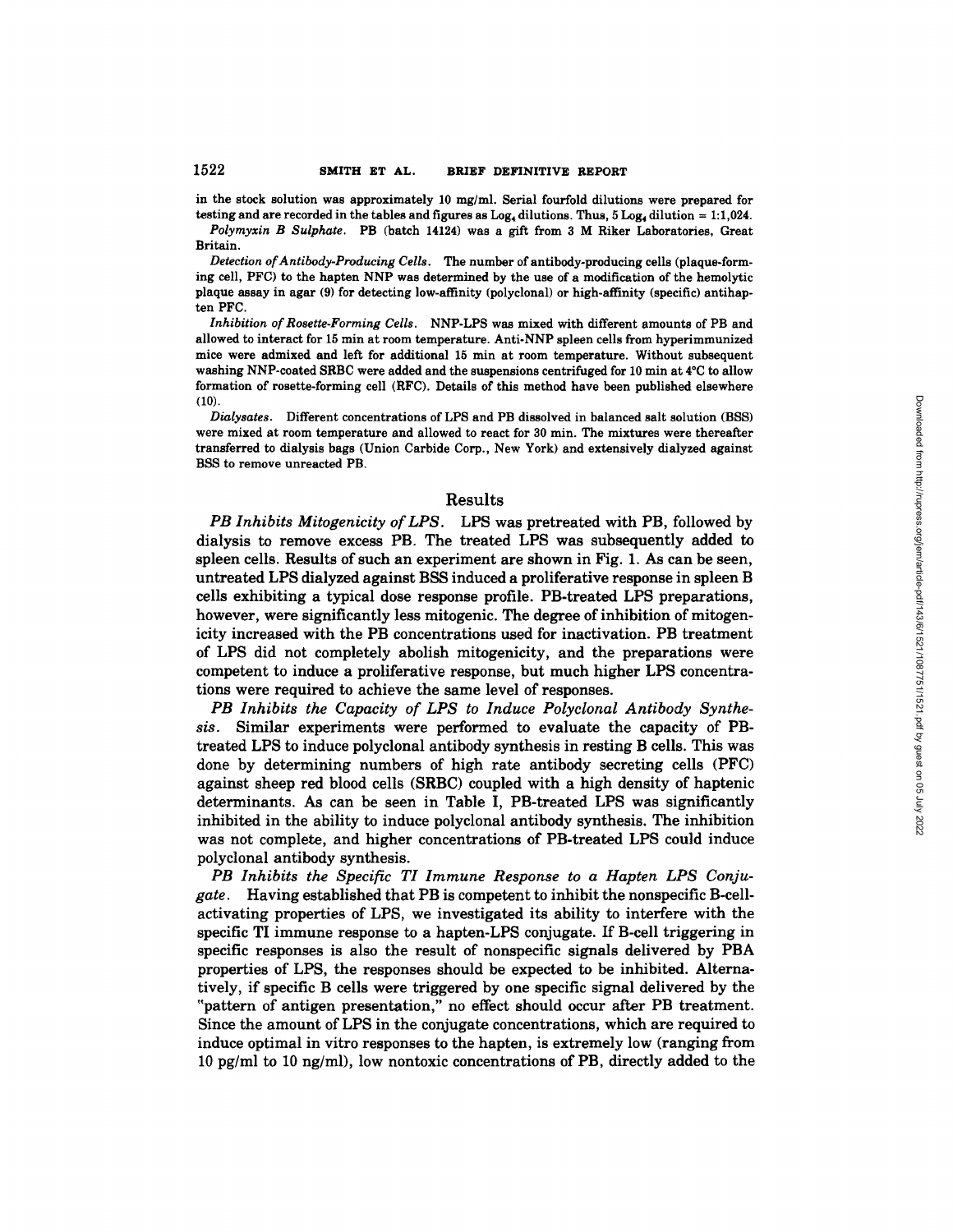

FIG. 1. Induction of DNA synthesis by LPS pretreated with  $0 (\triangle)$ ,  $20 (-\square)$ , or  $200 (\cdots \square)$  $\mu$ g/ml of PB.

| TABLE I                                                             |  |
|---------------------------------------------------------------------|--|
| Inhibition of Polyclonal Response to LPS by Pretreatment with PB in |  |
| Percent of Normal PFC Response                                      |  |

|                   | LPS            |               |              |                |
|-------------------|----------------|---------------|--------------|----------------|
|                   | $100 \mu g/ml$ | $10 \mu$ g/ml | $1 \mu g/ml$ | $0.1 \mu g/ml$ |
|                   | μg             |               | μg           | μg             |
| 200 $\mu$ g/ml PB |                | 28            | 44           | 45             |
| 20 $\mu$ g/ml PB  |                | 19            | 28           | 31             |

cultures, should be sufficient to inactivate the mitogen. As shown in Fig. 2, normal spleen cells given NNP-LPS mount a good high-avidity antihapten PFC response in vitro. As for all other direct B-cell responses, the dose-response profile is bell shaped, superoptimal concentrations of the antigen resulting in paralysis of the hapten-specific cells.

Addition of PB results in a shift of the whole dose-response curve to the right, indicating that a loss of immunogencity took place in the presence of the inhibitor. The enhanced PFC response seen with high amounts of PB could reflect a decreased toxicity of LPS. Therefore we conclude that PB, which is competent to inhibit the nonspecific B-cell-activating properties of LPS, is also competent to inhibit the specific antihapten response to a hapten-LPS conjugate, strongly suggesting that the nonspecific activating properties of the antigen are strictly required for the induction of the specific responses.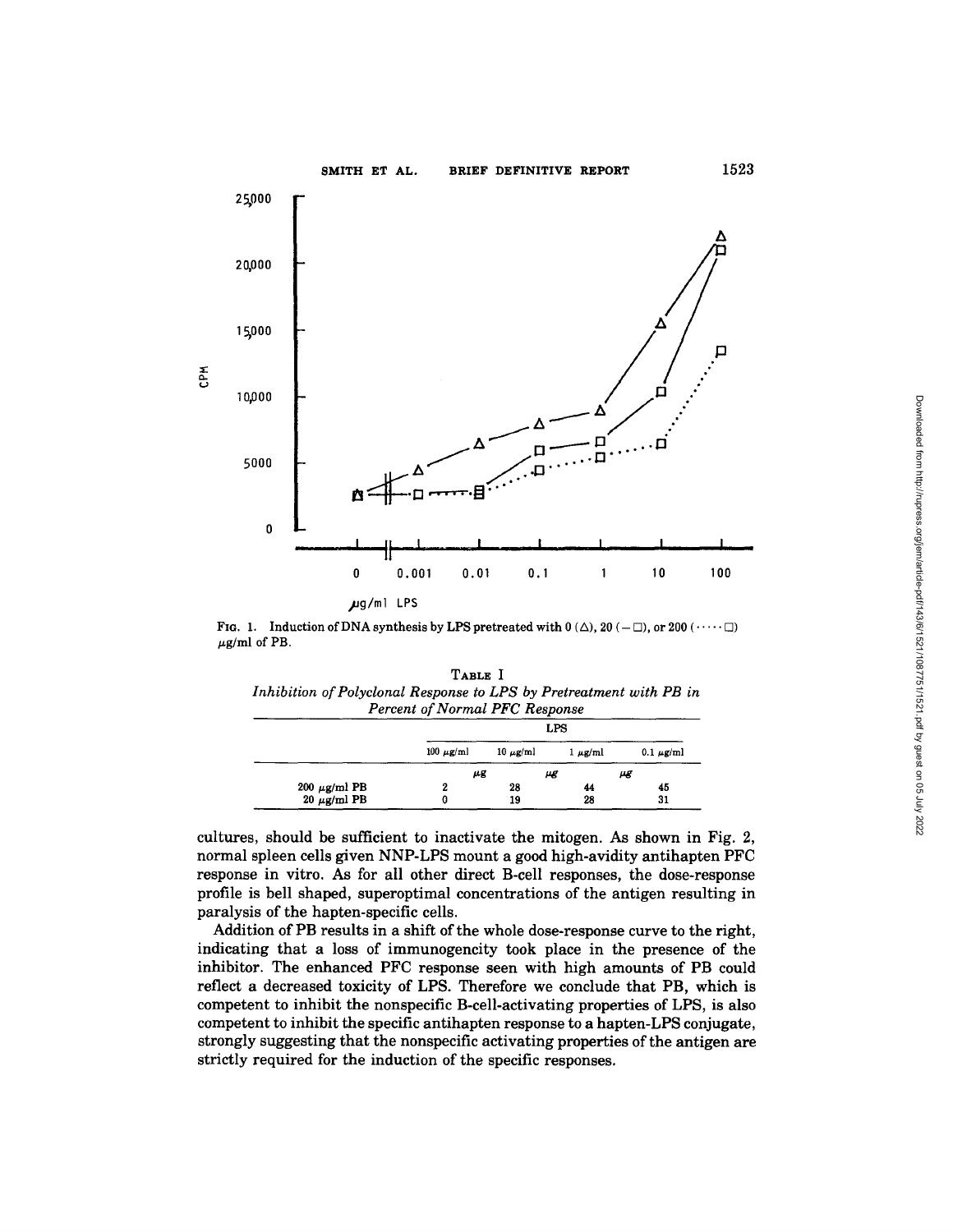

 $Log<sub>h</sub>$  Dilutions of NNP-LPS

FIG. 2. Induction of specific anti-NNP PFC with NNP-LPS conjugates after addition of 0  $(\triangle)$ , 1  $(\square)$ , or 10 (II)  $\mu$ g/ml PB.

*PB Does Not Show Immunological Cross-Reactivity with the Hapten NNP.* To conclude that the PB-induced inhibition is nonspecific, it should be demonstrated that PB does not cross-react with the antigen. PB was incorporated into the agar used for the assay of PFC with cells that had been activated by NNP-LPS in vitro. As can be seen in Table II, no inhibition was detected. Thus, we conclude, that the inhibition of the TI immune response to NNP-LPS by PB is not due to cross-reactivity of PB with the hapten NNP.

*PB Does Not Interfere with the Expression of NNP Determinants on the Immunogenic Conjugate.* It seems possible that PB could specifically inhibit the response to the conjugate by interacting with the conjugate in such a way that the availability of the haptenic groups would be changed. To test this possibility, we used a rosette inhibition assay. This is a good test for functional availability of haptenic groups, and the amount of inhibition depends on the amount of hapten in the particular conjugate that is to be studied. As can be seen in Fig. 3, the NNP-LPS conjugate was competent to inhibit hapten-specific RFC, demonstrating that haptenic groups were available for the inhibition. Furthermore, the conjugate, pretreated with inhibitory concentrations of PB, was as inhibitory for RFC formation. Inhibition was specific since the SRBC-RFC response was unaffected by NNP-LPS conjugates.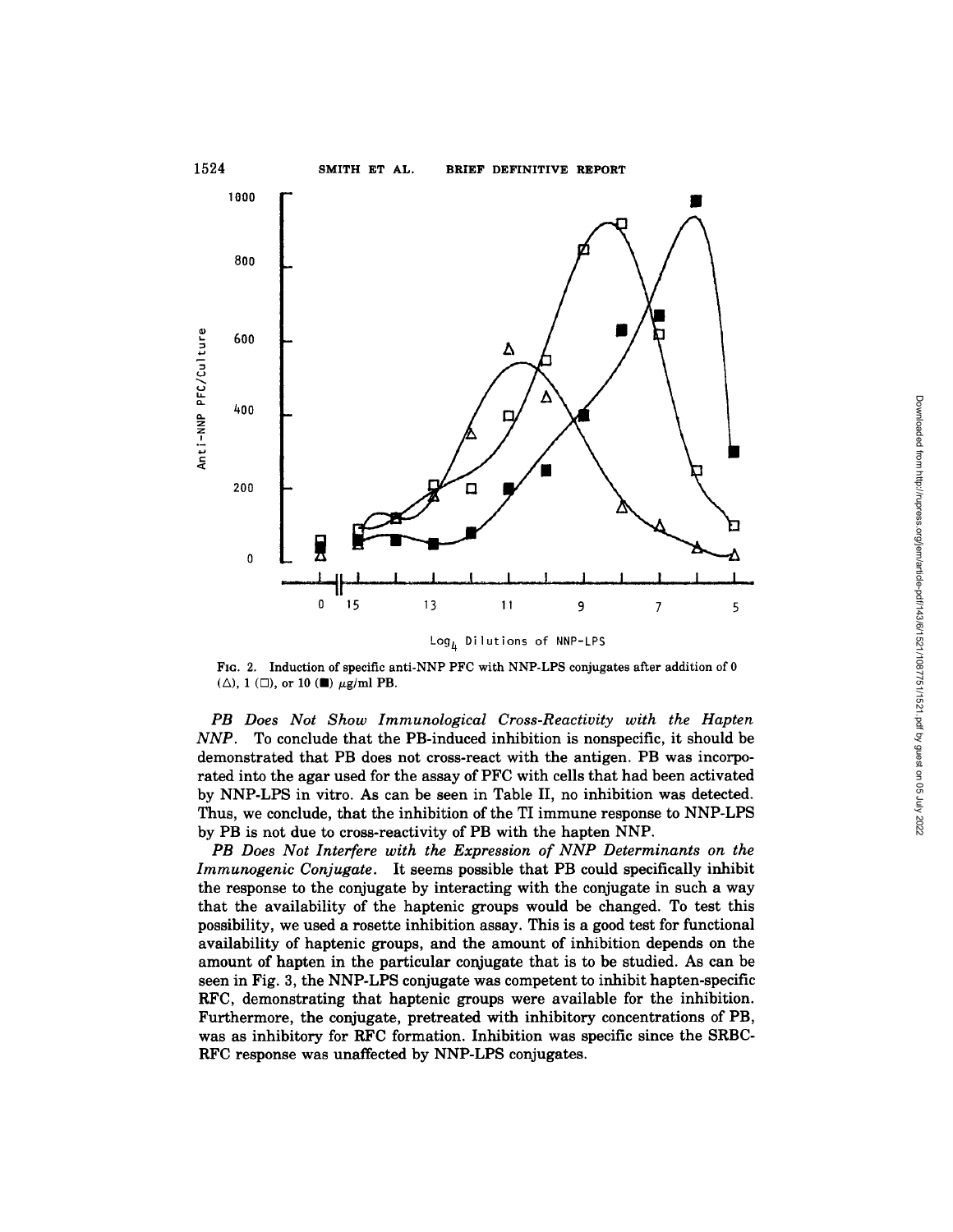

 $Log_{L}$  Dilutions of NNP-LPS

FIG. 3. Rosette inhibition of hyperimmune anti-NNP spleen cells with NNP-LPS conjugates with addition of 0 ( $\triangle$ ), 1 ( $-\square$ ), or 10 ( $\cdots$  $\square$ )  $\mu$ g/ml of PB.

Therefore, we conclude that PB does not interfere with the binding of the immunogenic conjugate to the hapten-specific cells. Since RFC inhibition depends on the valency of the conjugates (11), as well as on the total amount of hapten in the reaction, these results indicate that PB does not modify, in any detectable way, the "pattern of determinant presentation" to the specific cells.

# Discussion

The present results demonstrate that the immunogenicity of a hapten conjugate is inhibited by inhibiting the nonspecific B-cell activating properties of the carrier. Therefore, it has to be concluded that B-cell activation in specific TI responses does not take place in the absence of a nonspecific (non-Ig-mediated) signal. The results indicate that antigen presentation as such (and therefore the interaction of antigen with Ig receptor) is not disturbed, since the binding of the conjugate to specific cells in the presence of the inhibiter was not affected. These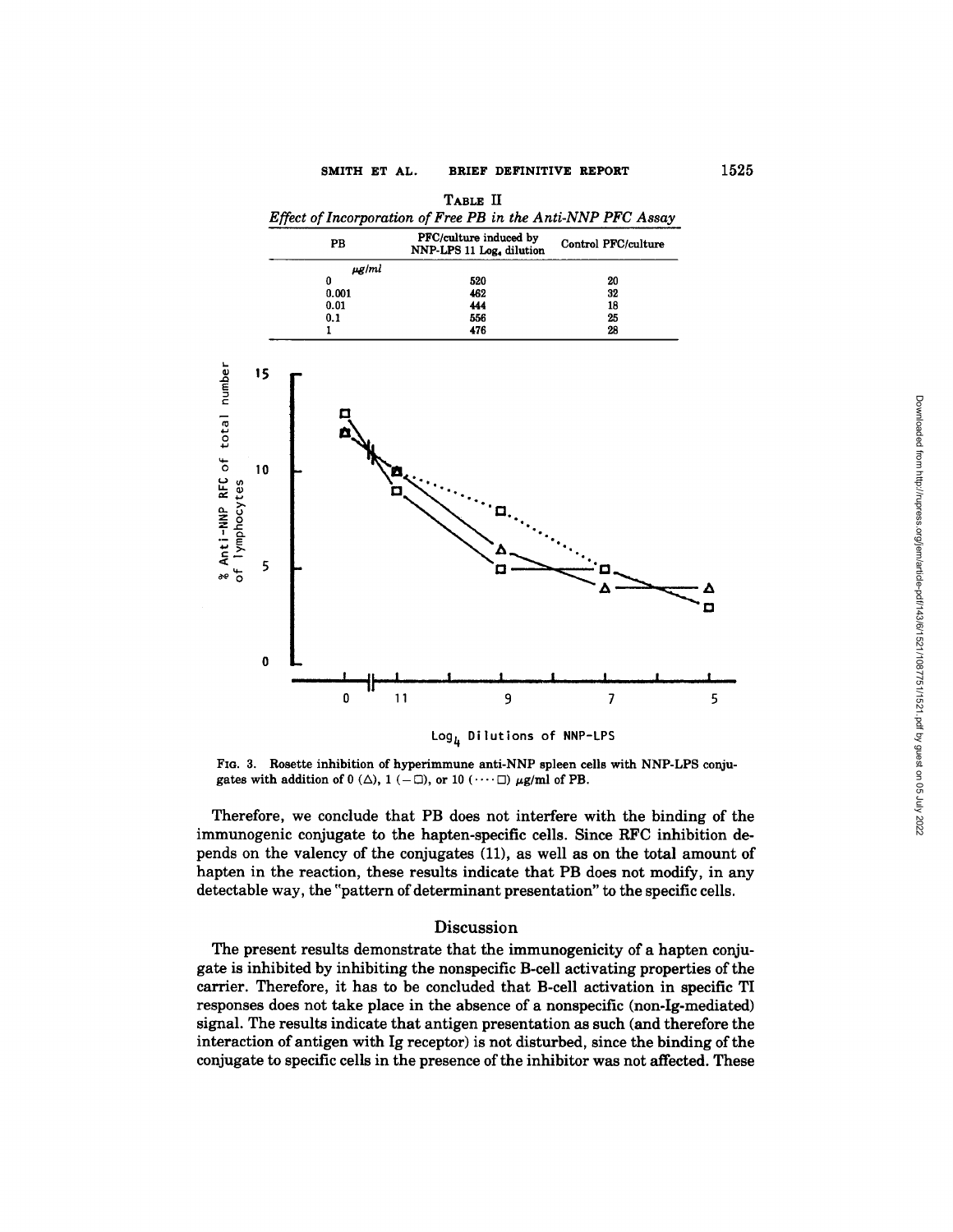#### 1526 **SMITH ET AL. BRIEF DEFINITIVE REPORT**

findings exclude the concept that B-cell triggering is the result of one specific (Ig mediated) signal and strongly argue for a strict requirement for functional "mitogenicity" or PBA activity of the carrier in order to be immunogenic and TI. However, the results do not give information on whether or not an Ig-mediated signal also plays a role in the inductive process, although recent experiments suggest that no signal is generated at the Ig-combining site.

The present experiments should be compared with a recently published report (12) which used the same experimental design, but reached opposite conclusions. Thus, Jacobs and Morrison have shown that PB was competent to inhibit polyclonal (mitogenic) responses induced by LPS. This is in agreement with our findings. However, in their report, PB was found to enhance, rather than to inhibit, the specific antihapten response to a hapten-LPS conjugate. This is in complete contrast to our results. It is unlikely that this phenomenon is specific, since we did not find any cross-reactivity between PB and NNP, the latter being highly cross-reactive with TNP. There may be many explanations to these discrepancies, although the most plausible explanation is the different culture systems used.

PB might prove to be a useful tool for the future investigation of the molecular basis of B-cell activation by LPS, and experiments in this direction are presently being carried out.

# Summary

Polymyxin B, which is a basic polypeptide produced by various strains of Bacillus Polymyxa, has previously been shown to prevent the lethal effect of LPS and to neutralize the Schwartzmann reaction. In this study we have investigated the interactions between polymyxin B and lipopolysaccharide (LPS) and hapten LPS conjugates. Polymyxin B was found to suppress mitogenicity of LPS and also to inhibit immunogenicity of the hapten conjugate 4 hydroxy-3,5-dinitrophenacetyl (NNP)-LPS. Inhibition was not due to interference with the expression of NNP determinants nor to cross-reactivity between PB and the hapten. Since mitogenicity and immunogenicity decreased in parallel, we conclude that B-cell activation in specific thymus independent responses does not take place in the absence of a nonspecific (non-Ig-mediated) signal.

The technical assistance of Ms. Yrsa Avellan is gratefully acknowledged. We thank Dr. D. Jacobs for personal communication of her results before their appearance in print.

*Received for publication 29 August 1975.* 

#### References

- 1. Coutinho, A., and G. Möller. 1975. Thymus-independent B cell induction and paralysis. *Adv. Immunol.* 21:113.
- 2. Coutinho, A. 1975. The theory of the <'one nonspecific signal" model for B cell activation. *Transplant Rev.* 23:49.
- 3. MSller, G. Editor. 1975. Concepts of B lymphocyte activation. *Transplant Rev.* 23.
- 4. Coutinho, A., and G. Möller. 1973. B cell mitogenic properties of thymus-independent antigens. *Nat. New Biol.* 245:12.
- 5. Coutinho, A., G. M5ller, and W. Richter. 1974. Molecular basis of B cell activation. I.